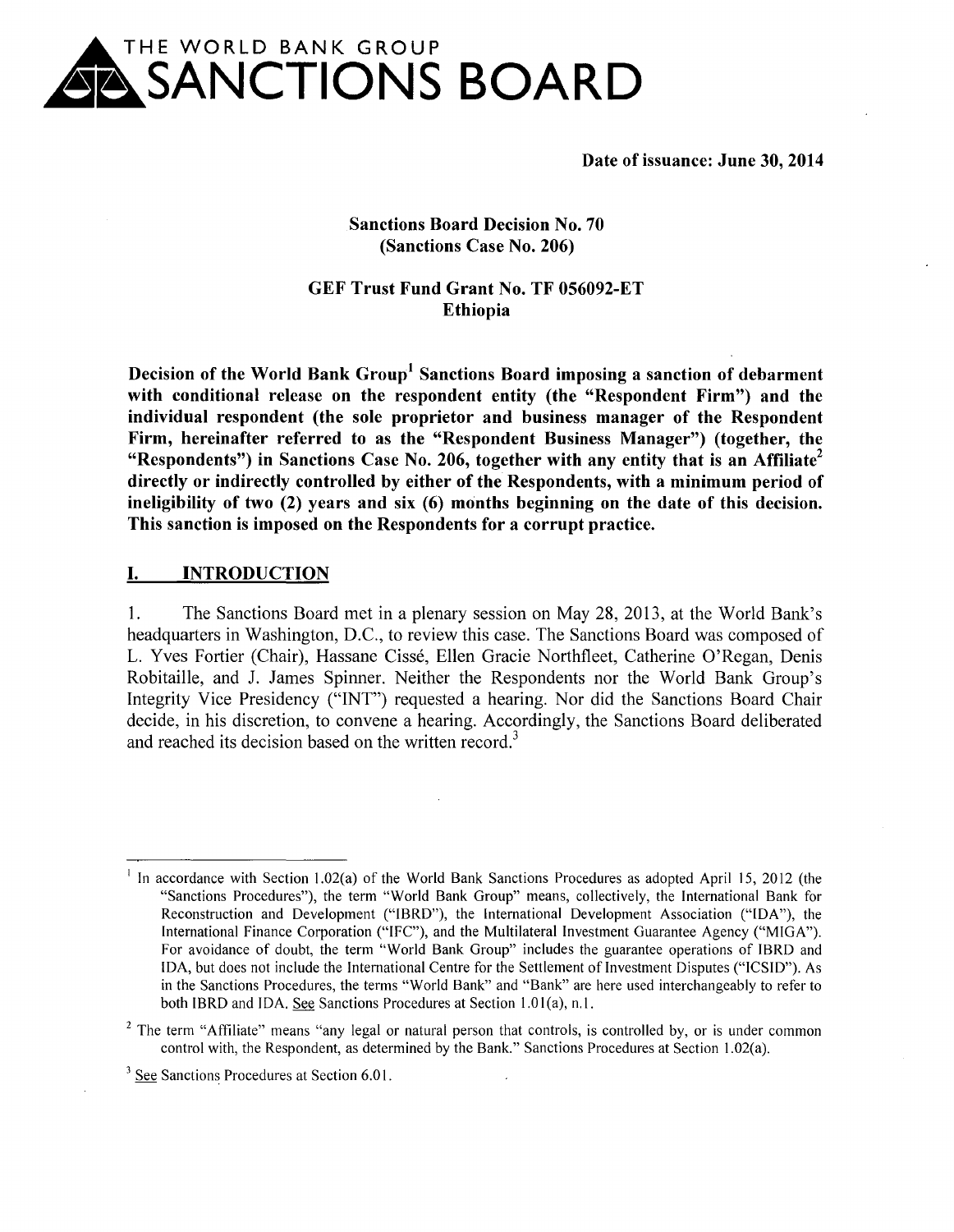2. In accordance with Section 8.02(a) of the Sanctions Procedures, the written record for the Sanctions Board's consideration included the following:

- 1. Notice of Sanctions Proceedings issued by the World Bank's Evaluation and Suspension Officer (the "EO")<sup> $4$ </sup> to the Respondents on September 20, 2012 (the "Notice"), appending the Statement of Accusations and Evidence (the "SAE") presented to the EO by INT, dated June 29, 2012;
- $11.$  Explanation submitted by the Respondents to the EO on October 24, 2012 (the "Explanation"):
- iii. Response submitted by the Respondents to the Secretary to the Sanctions Board on December 20, 2012 (the "Response");
- iv. Reply submitted by INT to the Secretary to the Sanctions Board on January 22, 2013 (the "Reply"); and
- v. Supplemental Response submitted by the Respondents to the Secretary to the Sanctions Board on February 6, 2013 (the "Supplemental Response").

3. Pursuant to Sections 4.0l(c), 9.01, and 9.04 of the Sanctions Procedures, the EO recommended debarments with conditional release for each of the Respondents, together with any entity that is an Affiliate directly or indirectly controlled by either of the Respondents. The EO recommended a minimum period of ineligibility of two (2) years for each of the Respondents, after which period each may be released from ineligibility only if such Respondent has, in accordance with Section 9.03 of the Sanctions Procedures, demonstrated to the World Bank Group's Integrity Compliance Officer that such Respondent has (i) taken appropriate remedial measures to address the sanctionable practices for which the Respondent has been sanctioned; (ii) in the case of the Respondent Firm, adopted and implemented an effective integrity compliance program in a manner satisfactory to the Bank; and (iii) in the case of the Respondent Business Manager, completed training and/or other educational programs that demonstrate a continuing commitment to personal integrity and business ethics, and complied with the condition that any Affiliate entity that she directly or indirectly controls has adopted and implemented an effective integrity compliance program in a manner satisfactory to the Bank.

4. Effective September 20, 2012, pursuant to Section 4.02(a) of the Sanctions Procedures, the EO temporarily suspended each of the Respondents, together with any entity that is an Affiliate under the direct or indirect control of either of the Respondents, from eligibility to (i) be awarded or otherwise benefit from a Bank-financed contract, financially or

<sup>&</sup>lt;sup>4</sup> Effective March 31, 2013, the EO's title changed to "IBRD/IDA Suspension and Debarment Officer" ("SDO"). For consistency with the Sanctions Procedures and the pleadings in this case, this decision refers to the former title.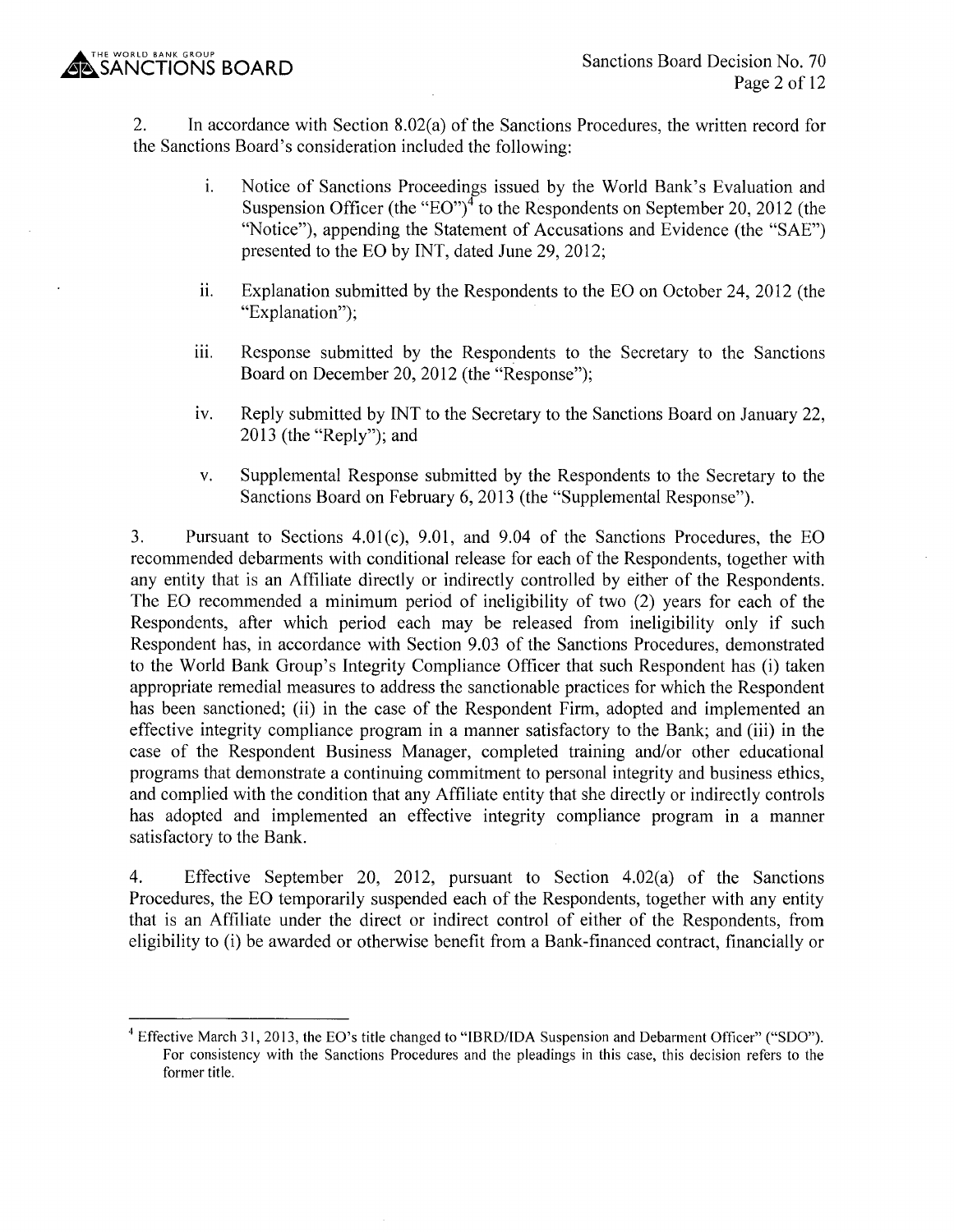in any other manner,<sup>5</sup> (ii) be a nominated sub-contractor, consultant, manufacturer or supplier, or service provider<sup>6</sup> of an otherwise eligible firm being awarded a Bank-financed contract, and (iii) receive the proceeds of any loan made by the Bank or otherwise to participate further in the preparation or implementation of any project or program financed by the Bank and governed by the Bank's Procurement Guidelines, Consultant Guidelines, or Anti-Corruption Guidelines (hereinafter collectively referred to as "Bank-Financed Projects"), $<sup>7</sup>$  pending the</sup> final outcome of the sanctions proceedings.

# **II. GENERAL BACKGROUND**

5. This case arises in the context of the Energy Access Project (the "Project") in Ethiopia. The Project was financed by a grant of US\$4,930,000 under the Global Environmental Facility Trust Fund (the "GEF Trust Fund"), for which IBRD served as the implementing agency. The Project sought to (i) expand and improve access, quality, and adequacy of electricity supply; (ii) reduce environmental degradation and barriers to the use of renewable technologies; and (iii) provide technical support for mining sector reforms and institutional capacity building in key energy sector agencies.

6. In February 2008, the implementing agency for the Project (the "Implementing Agency") issued bidding documents for the supply and installation of photovoltaic systems, extended warranty, and scheduled maintenance services to rural primary schools and rural health posts in two lots. On April 1, 2009, the Respondent Firm and the Implementing Agency signed a contract for the primary school lot (the "Contract"), valued at the equivalent of approximately US\$521,500.

7. Between October 1, 2010, and November 18, 2010, the Respondent Business Manager and the Respondent Business Manager's husband (who are jointly described in the Respondent Firm's electronic correspondence as its "Management"), as well as a third individual employed by the Respondent Firm, exchanged correspondence with staff of the Implementing Agency, including a procurement official (the "Procurement Official"), regarding the Respondent Firm's request for assistance with an import application. The

<sup>&</sup>lt;sup>5</sup> For the avoidance of doubt, the declaration of ineligibility to be awarded a contract will include, without limitation, (i) applying for prequalification, expressing interest in a consultancy, and bidding, either directly or as a nominated sub-contractor, nominated consultant, nominated manufacturer or supplier, or nominated service provider, in respect of such contract, and (ii) entering into an addendum or amendment introducing a material modification to any existing contract. Sanctions Procedures at Section 9.01 $(c)(i)$ , n.16.

<sup>&</sup>lt;sup>6</sup> A nominated sub-contractor, consultant, manufacturer or supplier, or nominated service provider (different names are used depending on the particular bidding document) is one which has been: (i) included by the bidder in its prequalification application or bid because it brings specific and critical experience and knowhow that allow the bidder to meet the qualification requirements for the particular bid; or (ii) appointed by the Borrower. Sanctions Procedures at Section  $9.01(c)(i)$ , n.17.

 $<sup>7</sup>$  For the avoidance of doubt, the term "Bank-Financed Projects" includes activities financed through trust funds</sup> administered by the Bank to the extent governed by said Guidelines. Sanctions Procedures at Section  $1.01(c)(i)$ , n.3.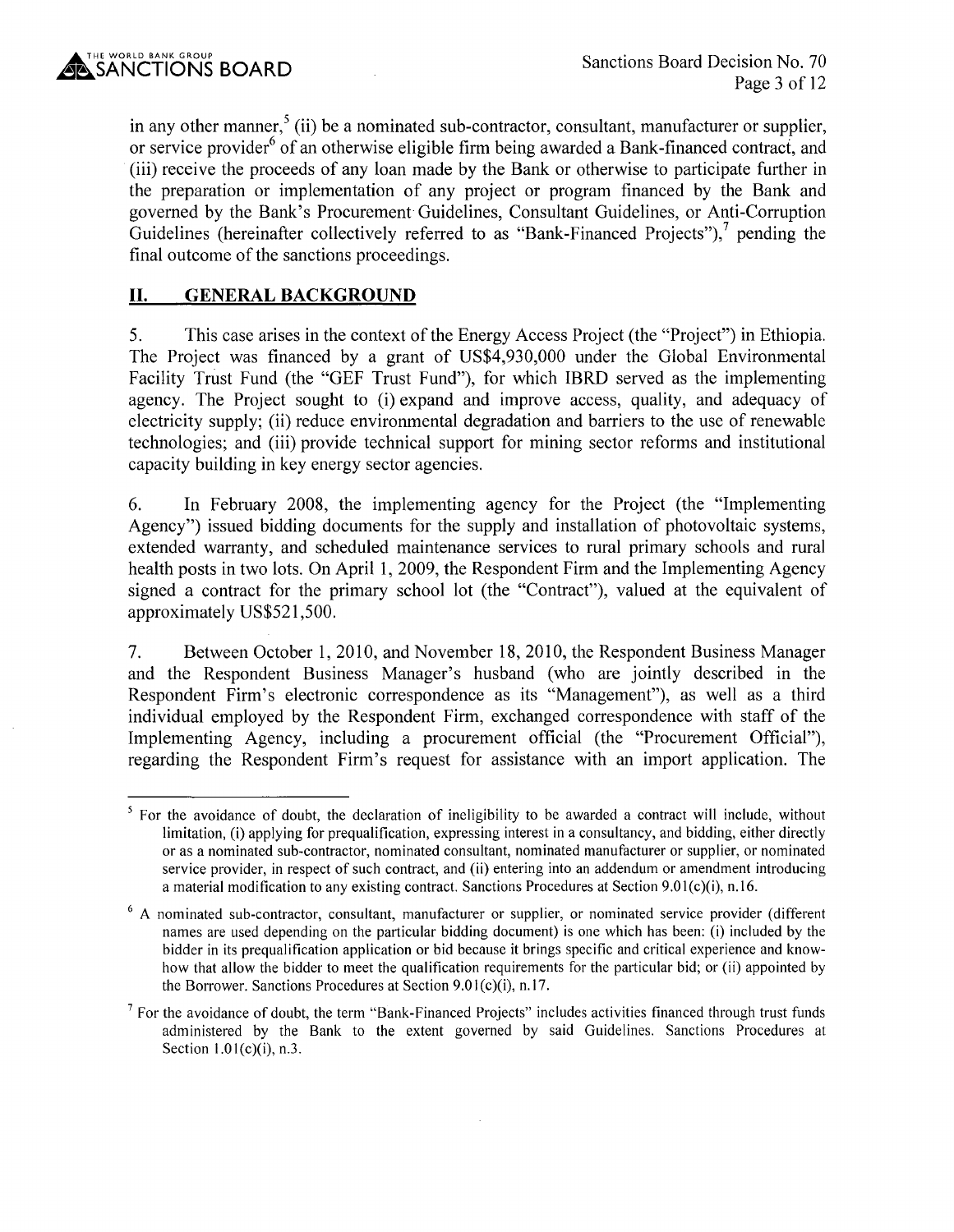

Respondent Firm sought the release from customs in Ethiopia of items to be used in a training session to be held by the Respondent Firm in Addis Ababa beginning on December 6, 2010 (the "Central Training"). On November 11, 2010, the Respondent Business Manager made a payment of US\$4,000 to the Procurement Official. On November 30, 2010, the items were released from customs in Ethiopia to the Respondent Firm. INT alleges that the Respondents engaged in a corrupt practice through the payment to the Procurement Official.

# **III. APPLICABLE STANDARDS OF REVIEW**

8. Pursuant to Section 8.02(b)(i) of the Sanctions Procedures, the Sanctions Board determines whether the evidence presented by INT, as contested by a respondent, supports the conclusion that it is "more likely than not" that the respondent engaged in a sanctionable practice. Section  $8.02(b)(i)$  defines "more likely than not" to mean that, upon consideration of all the relevant evidence, a preponderance of the evidence supports a finding that the respondent engaged in a sanctionable practice. As set forth in Section 7.01 of the Sanctions Procedures, formal rules of evidence do not apply; and the Sanctions Board has discretion to determine the relevance, materiality, weight, and sufficiency of all evidence offered.

9. Under Section 8.02(b)(ii) of the Sanctions Procedures, INT bears the initial burden of proof to present evidence sufficient to establish that it is more likely than not that a respondent engaged in a sanctionable practice. Upon such a showing by INT, the burden of proof shifts to the respondent to demonstrate that it is more likely than not that its conduct did not amount to a sanctionable practice.

10. The GEF Trust Fund grant agreement provided that the World Bank's Guidelines: Procurement under IBRD Loans and IDA Credits (May 2004) would govern the Project's procurement. The bidding documents and the Contract, however, defined sanctionable practices in accordance with the World Bank's Guidelines: Procurement Under IBRD Loans And IDA Credits (published May 2004 and revised in October 2006) (the "October 2006 Procurement Guidelines"). In accordance with the Bank's legal framework applicable to sanctions, as well as considerations of equity, the standards applicable in the event of such conflict shall be those agreed between the borrowing or recipient country and the respondent as governing the particular contract at issue, rather than the standards agreed between the borrowing or recipient country and the Bank.<sup>8</sup> Therefore, the alleged sanctionable practice in this case has the meaning set forth in Paragraph  $1.14(a)(i)$  of the October 2006 Procurement Guidelines, which defines the term "corrupt practice" as "the offering, giving, receiving or soliciting, directly or indirectly, of anything of value to influence improperly the actions of another party."

<sup>&</sup>lt;sup>8</sup> See Sanctions Board Decision No. 59 (2013) at para. 11.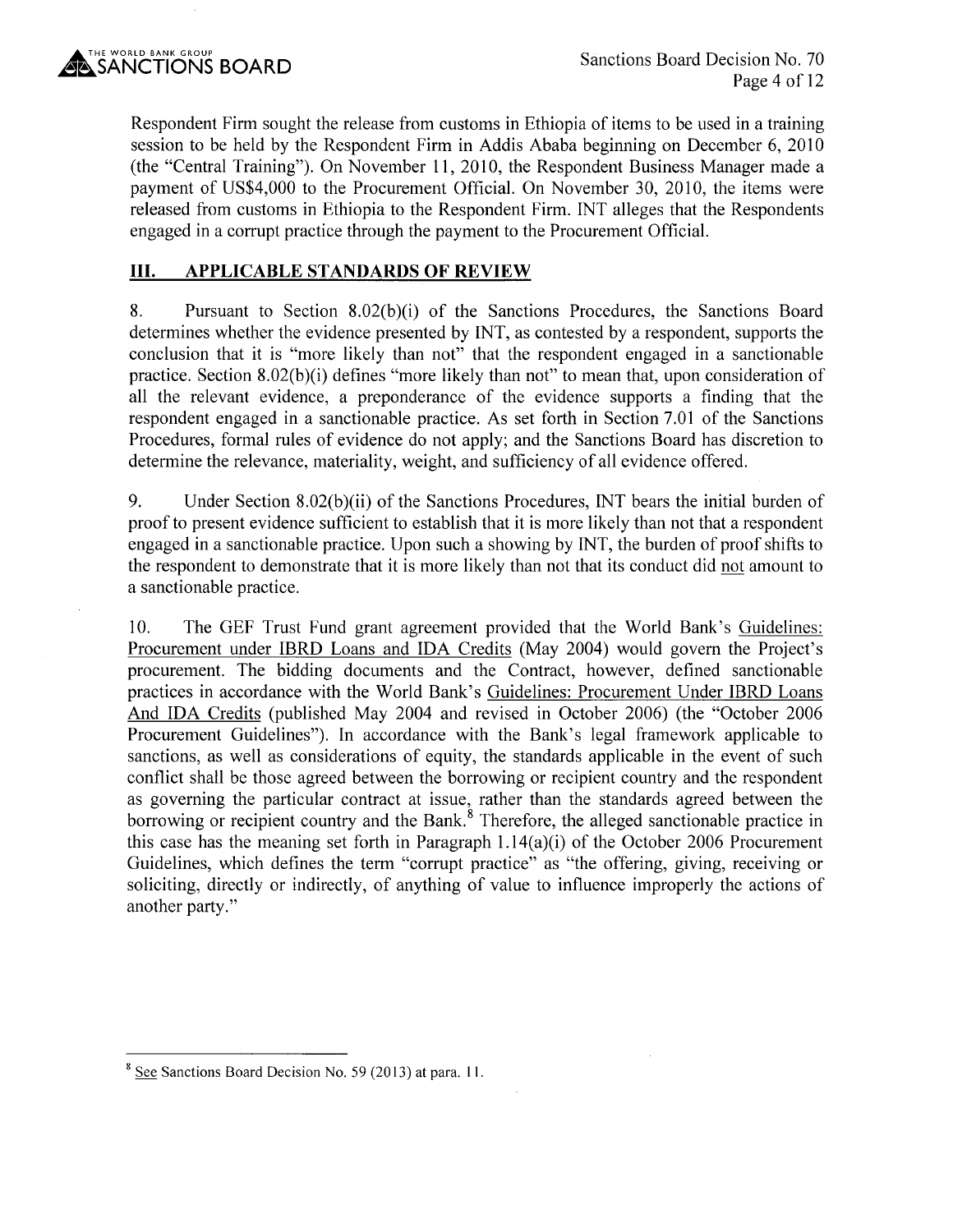# **IV. PRINCIPAL CONTENTIONS OF THE PARTIES**

### **A. INT's Principal Contentions in the SAE**

11. INT asserts that it is more likely than not that the Respondents engaged in a corrupt practice by making a payment in the amount of US\$4,000 in order to improperly influence the actions of the Procurement Official in a matter related to the execution of the Contract. INT asserts that the Respondent Business Manager made the payment to the Procurement Official on behalf of the Respondent Firm, and states that she acknowledged during her interview with INT that she initiated the payment in order to facilitate the release from customs of equipment related to the Central Training. INT asserts that because the terms of the Contract required the Central Training, the payment was therefore made in relation to the Contract. Finally, INT contends that facilitating the release of items from customs is part of the job of a procurement specialist and does not require payment.

12. INT submits that no aggravating factors apply, and that the Respondent Business Manager's cooperation with INT's investigation warrants mitigation.

# **B. The Respondents' Principal Contentions in the Explanation and Response**

13. The Respondents admit that the Respondent Business Manager made the payment to the Procurement Official on behalf of the Respondent Firm, and acknowledge that the payment pertained to the Central Training. However, the Respondents contend that the payment was not intended to influence the Contract's execution, because the Central Training was not part of the Contract, but rather an additional training that the Respondent Firm carried out on its own initiative and without remuneration. According to the Respondents, the Contract required the Respondent Firm to conduct user training at the regional project sites, rather than in a central training session. The Respondents also assert that documents they attached to the Response, which they had previously provided to INT, and which they contend INT withheld as evidence from the record, demonstrate that the Respondent Firm fulfilled its duties under the Contract at the regional project sites.

14. The Respondents do not assert any mitigating factors.

### **C. INT's Principal Contentions in the Reply**

15. In the Reply, INT reiterates its contention that the Central Training occurred both in relation to and during the execution of the Contract, and that it "fell within a standard interpretation of the Contract." INT states that a representative of the Implementing Agency confirmed that the Central Training was required by the Contract, and notes that the Central Training's manual relates to the purpose of the Contract. INT asserts that "but for the Respondents' execution of the Contract," the Central Training would not have been required or carried out. In response to the Respondents' allegation that INT withheld evidence from the record, INT asserts that the documents at issue only show that the Respondents fulfilled other duties under the Contract and are not relevant to INT's allegation of corrupt practice against the Respondents. INT additionally argues that it cannot be considered to have withheld evidence that was submitted by the Respondents themselves.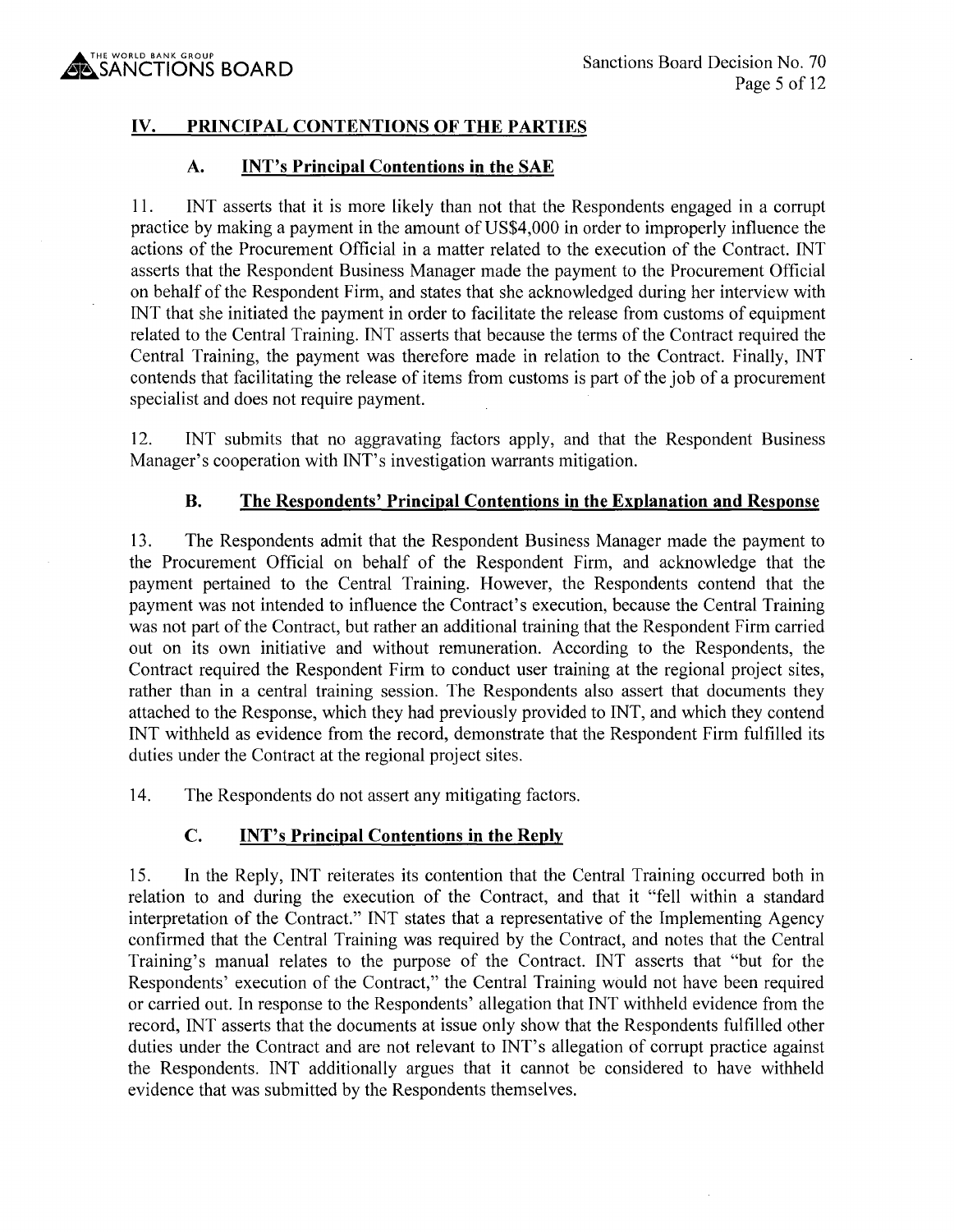# **D. The Respondents' Principal Contentions in the Supplemental Response**

16. On February 6, 2013, the Respondents presented an additional submission in response to INT's Reply. In their Supplemental Response, the Respondents reiterate that the Central Training was not a duty under the Contract and attach correspondence listing regions covered by the Contract, which does not include the location of the Central Training. The Chair accepted the submission into the record and granted INT the opportunity to submit a supplemental reply, which INT declined.

# **V. THE SANCTIONS BOARD'S ANALYSIS AND CONCLUSIONS**

17. The Sanctions Board will first address, as a procedural matter, the Respondents' allegation that INT withheld evidence from the record. The Sanctions Board will then consider whether the record supports a finding that it is more likely than not that the Respondents engaged in a corrupt practice. Finally, the Sanctions Board will determine what sanctions, if any, should be imposed on each of the Respondents.

# **A. Procedural Determination**

18. The Respondents suggest that INT improperly withheld evidence from the record. Section 3.02 of the Sanctions Procedures requires that INT, in submitting an SAE, "shall present all relevant evidence in INT's possession that would reasonably tend to exculpate the Respondent or mitigate the Respondent's culpability." INT does not dispute the Respondents' assertion that documents that the Respondents had provided to INT, but which INT had not submitted into the record, demonstrate that the Respondent Firm fulfilled certain duties under the Contract at regional project sites prior to the Central Training. However, INT contends that the documents are not relevant to a determination whether the Central Training also took place under the Contract, or whether the Respondents paid the Procurement Official in order to influence his actions in connection with the Contract. INT argues that, in any event, it cannot be considered to have withheld from the Respondents evidence that the Respondents themselves submitted.

19. The Sanctions Procedures do not specifically address the treatment of exculpatory or mitigating evidence obtained from a respondent. The Sanctions Board does not find it necessary to address this question here. Considering the record presented, particularly as discussed below in Paragraph 23, the Sanctions Board finds that the documents that the Respondents submitted are not exculpatory or mitigating in nature. In particular, the documents do not demonstrate that the Central Training and the payment to the Procurement Official were unrelated to execution of the Contract. Accordingly, the Sanctions Board finds no basis for the Respondents' suggestion that INT improperly withheld this evidence.

### **B. Evidence of Corrupt Practice**

20. In accordance with the definition of a corrupt practice under Paragraph  $1.14(a)(i)$  of the October 2006 Procurement Guidelines, INT bears the initial burden to show that it is more likely than not that the Respondents (i) offered or gave, directly or indirectly, anything of value (ii) to influence improperly the actions of another party.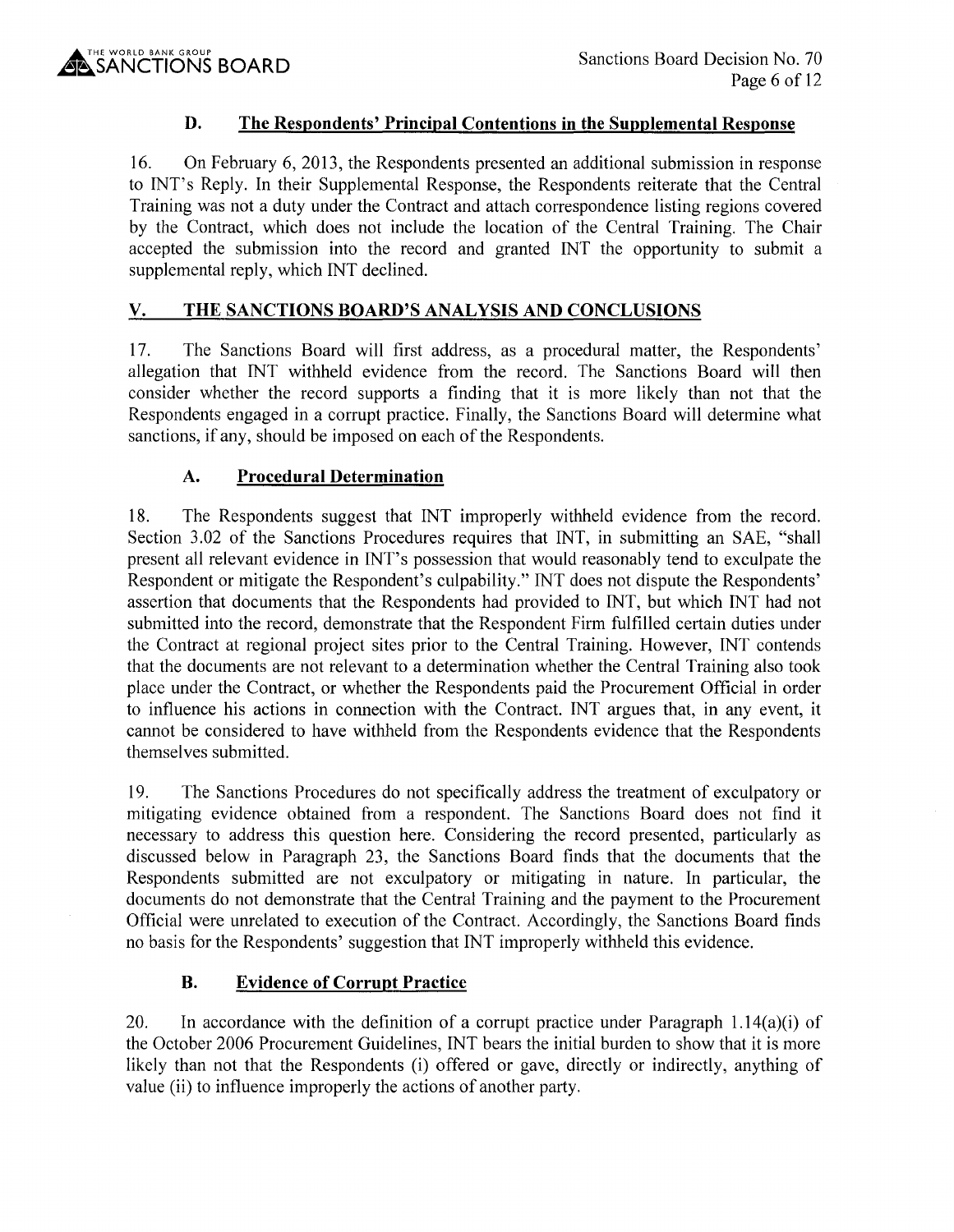1.

#### Offering or giving, directly or indirectly, anything of value

21. INT's assertion that the Respondent Business Manager made a payment of US\$4,000 to the Procurement Official is supported by the Respondent Business Manager's admissions to making the payment, as well as contemporaneous documentary evidence reflecting the Respondent Business Manager's remittance of the payment and the Procurement Official's receipt of the payment. Considering the testimonial and documentary evidence presented, the Sanctions Board finds that it is more likely than not that the Respondent Business Manager gave a thing of value directly to the Procurement Official.<sup>9</sup>

#### 2. To influence improperly the actions of another party

22. An explanatory note to the October 2006 Procurement Guidelines clarifies that the term "another party" refers to "a public official acting in relation to the procurement process or contract execution." The record reflects that the Procurement Official in the present case, whom INT alleges to have been the target of improper influence, worked for the Project's Implementing Agency. The Respondents do not dispute that the Procurement Official was a public official. The Respondent Business Manager also acknowledges that she made the payment in order to influence the Procurement Official's actions in connection with the Central Training. However, as noted earlier, the Respondents contend that the Central Training was not carried out as an obligation under the Contract, and that their payment to the Procurement Official was therefore not intended to influence the execution of the Contract.

23. The record of testimonial and documentary evidence supports a finding that the Respondents' payment to the Procurement Official was intended to improperly influence his actions in relation to the Central Training as a part of the Contract under execution. A representative of the Implementing Agency stated to INT that the Central Training was required under the Contract; that the Respondent Firm did not receive separate remuneration for the Central Training because it was undertaken as part of the Contract; and that there was "no ground" for the Respondent Business Manager's payment to the Procurement Official, as assistance with importation of materials for the Central Training fell within the scope of the Procurement Official's duties under the Contract. In her own interview with INT, the Respondent Business Manager stated, when discussing the pressure to obtain the necessary materials for the Central Training, that "it was in the interest of everybody to get this contract finalized and the training and get it all done"; and conceded that the payment to the Procurement Official was intended as a facilitation payment. Finally, the documentary evidence includes a draft user manual prepared by the Respondent Firm for use in the Central Training, which identifies the Contract's number on the cover page. The other documentation that the Respondents attached to the Response, which refers to regional trainings under the Contract without excluding the possibility that the Central Training may also have taken place under the Contract, does not contradict the above evidence.

<sup>&</sup>lt;sup>9</sup> See, e.g., Sanctions Board Decision No. 63 (2014) at para. 58 (finding that the combination of testimonial and documentary evidence in the record supported a conclusion that the respondents had offered and given a thing of value to officials so as to satisfy the first element of the definition of corrupt practices).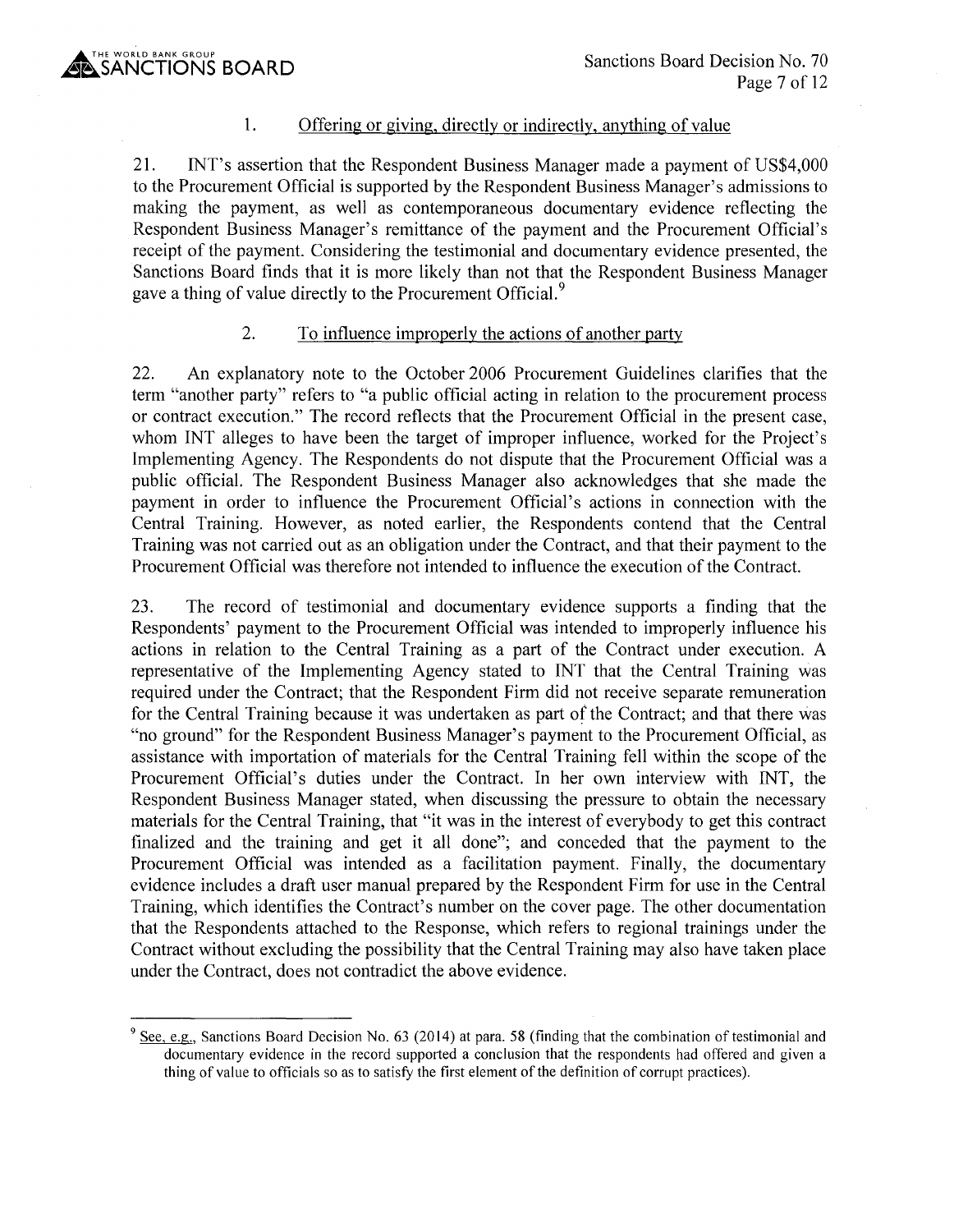24. On the basis of this record, the Sanctions Board finds that it is more likely than not that the Respondent Business Manager engaged in a corrupt practice.

# **C. The Respondent Firm's Liability for the Acts of the Respondent Business Manager**

25. The Sanctions Board has previously held respondent firms directly and/or vicariously liable for the acts of their top officers or owners.<sup>10</sup> The record reflects that at the time of the misconduct, the Respondent Business Manager was the sole shareholder and business manager of the Respondent Firm. Testimonial and documentary evidence in the record, including the Respondent Business Manager's statements to INT and correspondence between the Respondent Business Manager and the Procurement Official, supports a finding that the Respondent Business Manager acted on behalf of the Respondent Firm when she paid the Procurement Official. On the basis of this record, the Sanctions Board concludes that the Respondent Firm is liable for the corrupt practice carried out by the Respondent Business Manager.

# **D. Sanctioning Analysis**

# 1. General framework for determination of sanctions

26. Where the Sanctions Board determines that it is more likely than not that a respondent engaged in a sanctionable practice, Section 8.01 (b) of the Sanctions Procedures requires the Sanctions Board to select and impose one or more appropriate sanctions from the range of possible sanctions identified in Section 9.01. The range of sanctions set out in .Section 9.01 includes: (i) reprimand, (ii) conditional non-debarment, (iii) debarment, (iv) debarment with conditional release, and (v) restitution or remedy. As stated in Section 8.0l(b) of the Sanctions Procedures, the Sanctions Board is not bound by the EO's recommendations.

27. As reflected in Sanctions Board precedent, the Sanctions Board considers the totality of the circumstances and all potential aggravating and mitigating factors to determine an appropriate sanction.<sup>11</sup> The choice of sanction is not a mechanistic determination, but rather a case-by-case analysis tailored to the specific facts and circumstances presented in each case.<sup>12</sup>

28. The Sanctions Board is required to consider the factors set forth in Section 9.02 of the Sanctions Procedures, which provides a non-exhaustive list of considerations. In addition, the Sanctions Board refers to the factors and principles set out in the World Bank Sanctioning Guidelines (the "Sanctioning Guidelines"). While the Sanctioning Guidelines themselves state

 $10$  See, e.g., Sanctions Board Decision No. 41 (2010) at para. 85 (finding direct and/or vicarious liability for the respondent firm, which bore responsibility for the conduct of the individual respondent who was the firm's president, owner, and sole shareholder); Sanctions Board Decision No. 52(2012) at para. 32 (finding direct and/or vicarious liability for the respondent firm, which bore responsibility for its chief executive officer's submission of a bid containing a forged bid security).

 $11$  See, e.g., Sanctions Board Decision No. 40 (2010) at para. 28.

 $12$  Sanctions Board Decision No. 44 (2011) at para. 56.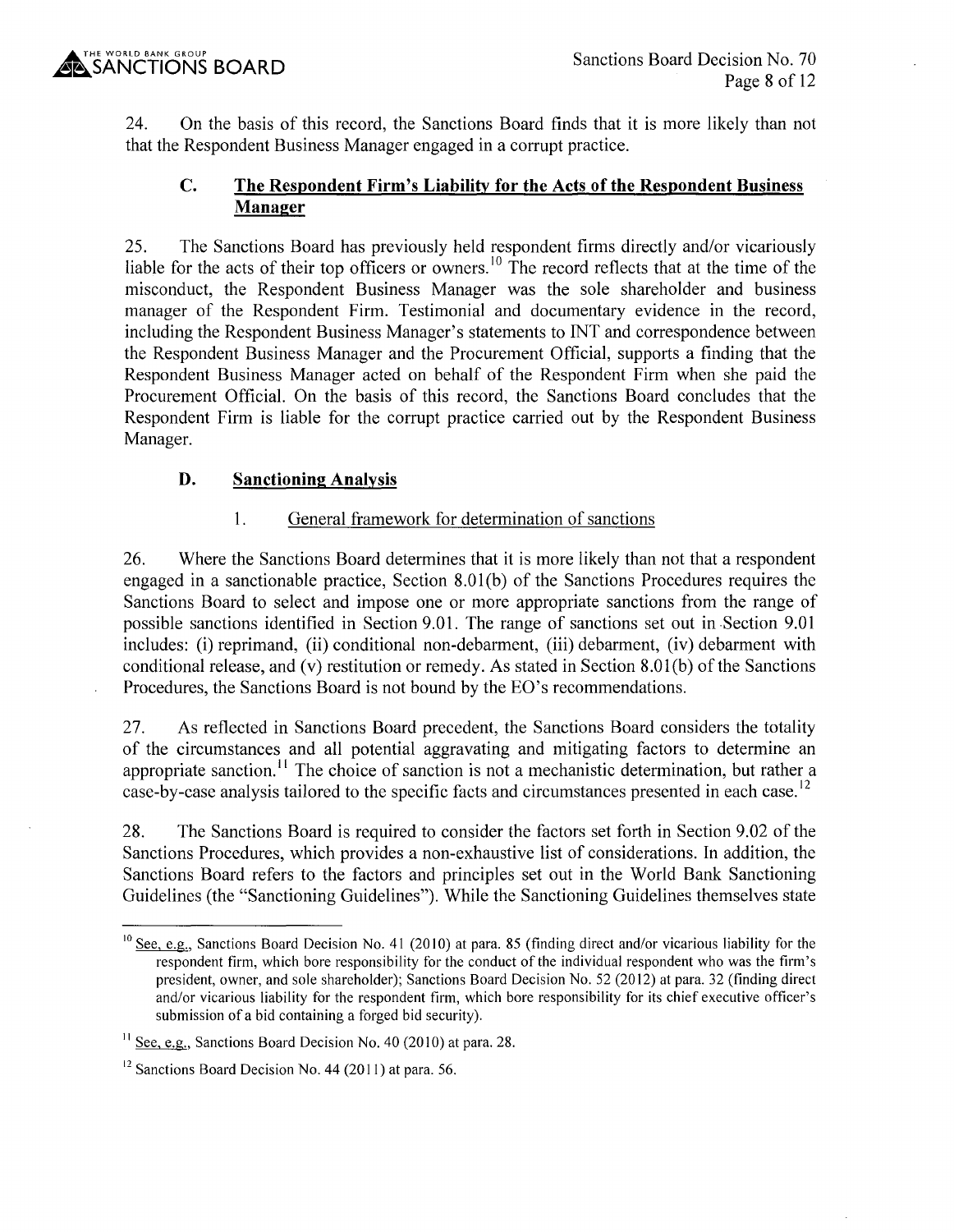that they are not intended to be prescriptive in nature, they provide guidance as to the types of considerations potentially relevant to a sanctions determination. The Sanctioning Guidelines further suggest potentially applicable ranges of increases or decreases from a proposed base sanction of debarment with the possibility of conditional release after three years.

29. Should the Sanctions Board impose a sanction on a respondent, it may also, pursuant to Section 9.04 of the Sanctions Procedures, impose appropriate sanctions on any Affiliate of the respondent.

# 2. Factors applicable in the present case

a. Severity of the misconduct

30. Section 9.02(a) of the Sanctions Procedures requires consideration of the severity of the misconduct in determining the appropriate sanction. Section IV .A of the Sanctioning Guidelines identifies a central role, management's role, and involvement of a public official or World Bank staff as examples of severity.

31. *Central role in misconduct:* Section IV.A.3 of the Sanctioning Guidelines states that this factor may apply to a respondent who acted as the "organizer, leader, planner, or prime mover in a group of [two] or more." The record reveals that the Respondent Business Manager initiated and made the improper payment to the Procurement Official. Indeed, correspondence between several representatives of the Respondent Firm (including the Respondent Business Manager, her co-manager and husband, and the latter's assistant at the Respondent Firm) and the Implementing Agency (including the Procurement Official) demonstrates the Respondent Firm's efforts to obtain the release of its items from customs. Accordingly, the Sanctions Board finds aggravation appropriate for the Respondent Business Manager's central role in the improper payment arrangement.

32. *Management's role in misconduct:* Section IV .A.4 of the Sanctioning Guidelines states that this factor may apply "[i]f an individual within high-level personnel of the organization participated in, condoned, or was willfully ignorant of the misconduct." The Sanctions Board has previously applied aggravation on this basis where high-level members of a respondent entity's management personally participated in a corrupt or fraudulent arrangement.<sup>13</sup> Here, the Sanctions Board applies aggravation for the direct involvement of the Respondent Business Manager as the Respondent Firm's sole shareholder and business manager.

33. *Involvement of a public official or World Bank staff:* Section IV.A.5 of the Sanctioning Guidelines states that this factor may apply "[i]f the respondent conspired with or involved a public official or World Bank staff in the misconduct." Here, the record reflects that the

<sup>&</sup>lt;sup>13</sup> See, e.g., Sanctions Board Decision No. 50 (2012) at para. 61 (applying aggravation based on the personal involvement of the respondent firm's director and managing director in the corrupt payment scheme); Sanctions Board Decision No. 60 (2013) at para. 125 (applying aggravation for the respondent firm based on the misconduct of the respondent firm's director and co-owner, despite the respondents' contention that this aggravating factor should not apply to small and medium-sized entities).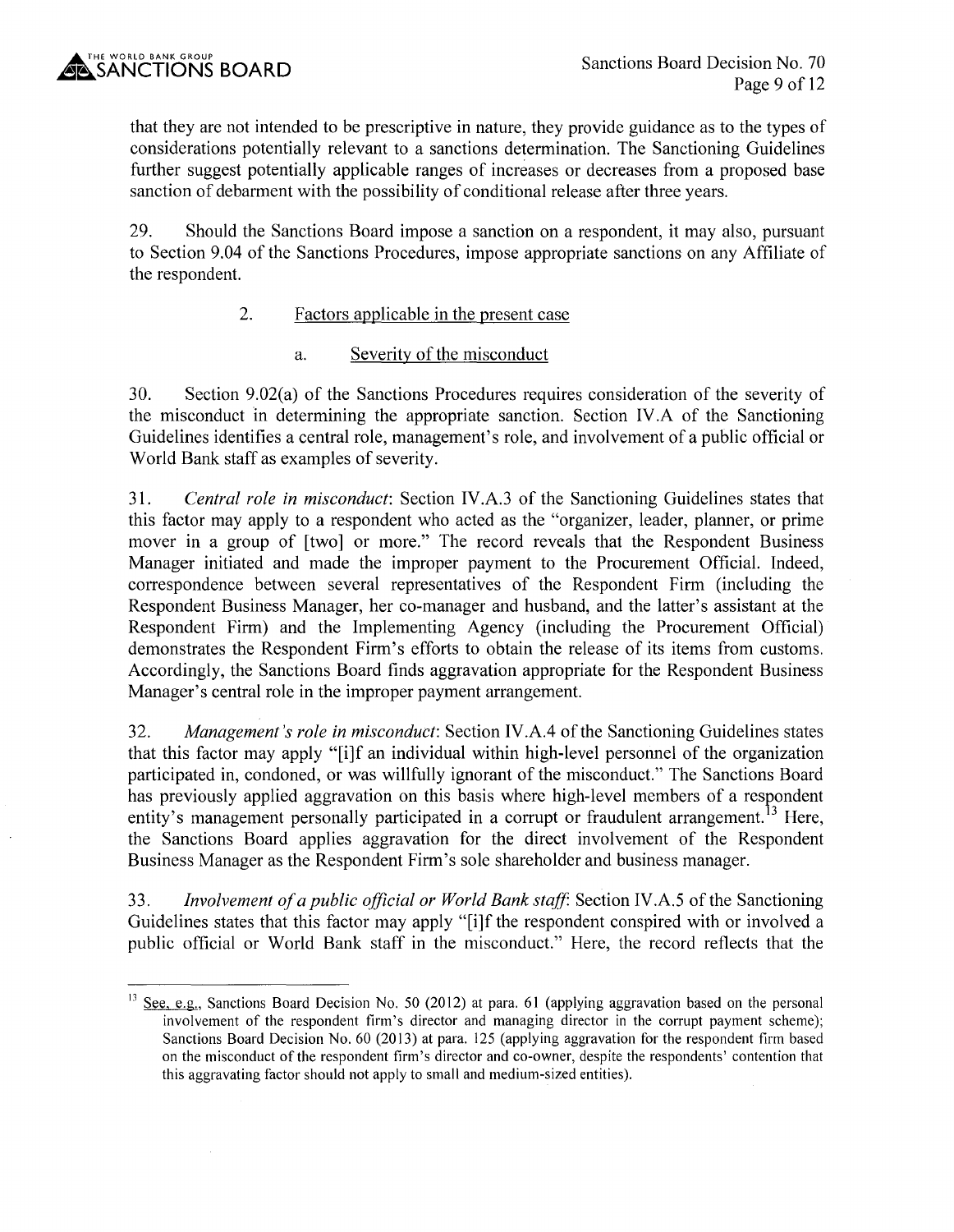Respondents, admittedly acting on their own initiative, proactively offered and paid a bribe to a public official. The Sanctions Board views this direct form of corruption as one of the most egregious and harmful forms of conduct targeted by the sanctions process, and applies aggravation on this ground.

# b. Cooperation

34. Section 9.02(e) of the Sanctions Procedures provides for mitigation where a respondent "cooperated in the investigation or resolution of the case." Section V.C of the Sanctioning Guidelines identifies a respondent's assistance with INT's investigation and admission or acceptance of guilt or responsibility as some examples of cooperation.

35. *Assistance and/or ongoing cooperation:* Section V.C.1 of the Sanctioning Guidelines states that cooperation may take the form of assistance with INT's investigation or ongoing cooperation, with consideration of "INT's representation that the respondent has provided substantial assistance" as well as "the truthfulness, completeness, reliability of any information or testimony, the nature and extent of the assistance, and the timeliness of assistance." In the present case, the record indicates that the Respondent Business Manager met with INT, consented to a recorded interview of several hours in which she appeared to provide candid answers and admitted to the payment, and provided INT with copies of electronic correspondence between the Respondents and the Implementing Agency. The Sanctions Board finds mitigation appropriate on this basis.

36. *Admission or acceptance of guilt or responsibility:* Section V.C.3 of the Sanctioning Guidelines recognizes cooperation in the form of a respondent's admission or acceptance of guilt or responsibility, with the condition that early admissions or acceptance should be given more weight than admissions or acceptance coming later in the investigation or sanctions proceedings. The Respondent Business Manager has acknowledged that she made a facilitation payment to the Procurement Official in relation to the Central Training. However, the Respondents have denied responsibility or culpability for making the payment in order to improperly influence the Procurement Official's actions in relation to the Contract's execution, as would constitute a corrupt practice. Accordingly, the Sanctions Board does not find mitigation warranted on this ground.

### c. Period of temporary suspension

37. Pursuant to Section 9.02(h) of the Sanctions Procedures, the Sanctions Board takes into account the period of the Respondents' temporary suspension since the EO's issuance of the Notice on September 20, 2012.

### **E. Determination of Liability and Appropriate Sanctions**

38. Considering the full record and all the factors discussed above, the Sanctions Board:

i. determines that the Respondent Firm, together with any entity that is an Affiliate directly or indirectly controlled by the Respondent Firm, shall be, and hereby declares that it is, ineligible to: (i) be awarded or otherwise benefit from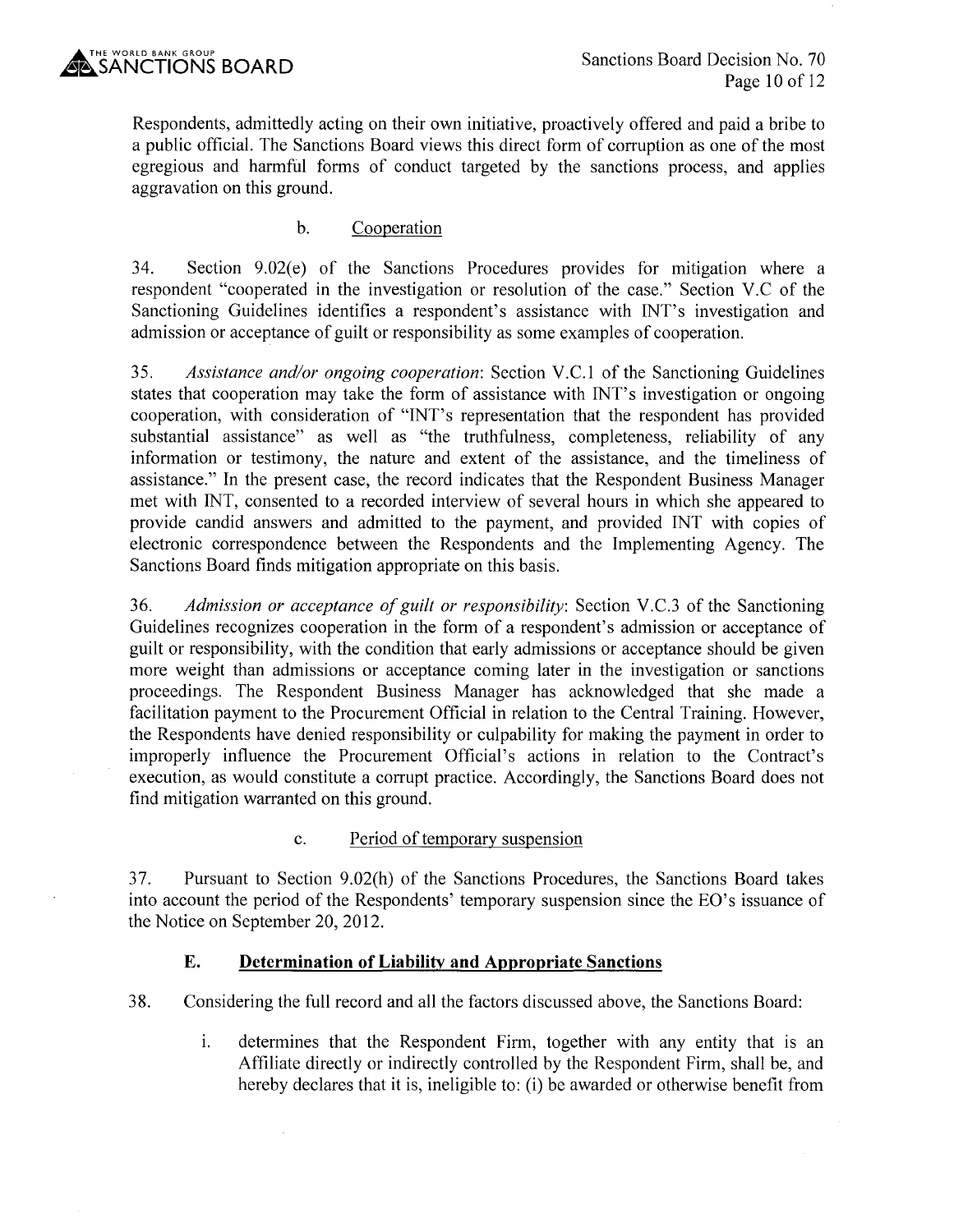

a Bank-financed contract, financially or in any other manner; (ii) be a nominated sub-contractor, consultant, manufacturer or supplier, or service provider of an otherwise eligible firm being awarded a Bank-financed contract; and (iii) receive the proceeds of any loan made by the Bank or otherwise participate further in the preparation or implementation of any Bank-Financed Projects, provided, however, that after a minimum period of ineligibility of two (2) years and six (6) months, the Respondent Firm may be released from ineligibility only if it has, in accordance with Section 9.03 of the Sanctions Procedures, adopted and implemented an effective integrity compliance program in a manner satisfactory to the World Bank Group. This sanction is imposed on the Respondent Firm for a corrupt practice as defined in Paragraph 1.14(a)(i) of the October 2006 Procurement Guidelines;

ii. determines that the Respondent Business Manager, together with any entity that is an Affiliate directly or indirectly controlled by the Respondent Business Manager, shall be, and hereby declares that she is, ineligible to: (i) be awarded or otherwise benefit from a Bank-financed contract, financially or in any other manner; (ii) be a nominated sub-contractor, consultant, manufacturer or supplier, or service provider of an otherwise eligible firm being awarded a Bank-financed contract; and (iii) receive the proceeds of any loan made by the Bank or otherwise participate further in the preparation or implementation of any Bank-Financed Projects, provided, however, that after a minimum period of ineligibility of two (2) years and six (6) months, the Respondent Business Manager may be released from ineligibility only if all entities that she directly or indirectly controls have, in accordance with Section 9.03 of the Sanctions Procedures, adopted and implemented effective integrity compliance programs in a manner satisfactory to the World Bank Group. This sanction is imposed on the Respondent Business Manager for a corrupt practice as defined in Paragraph 1.14(a)(i) of the October 2006 Procurement Guidelines.